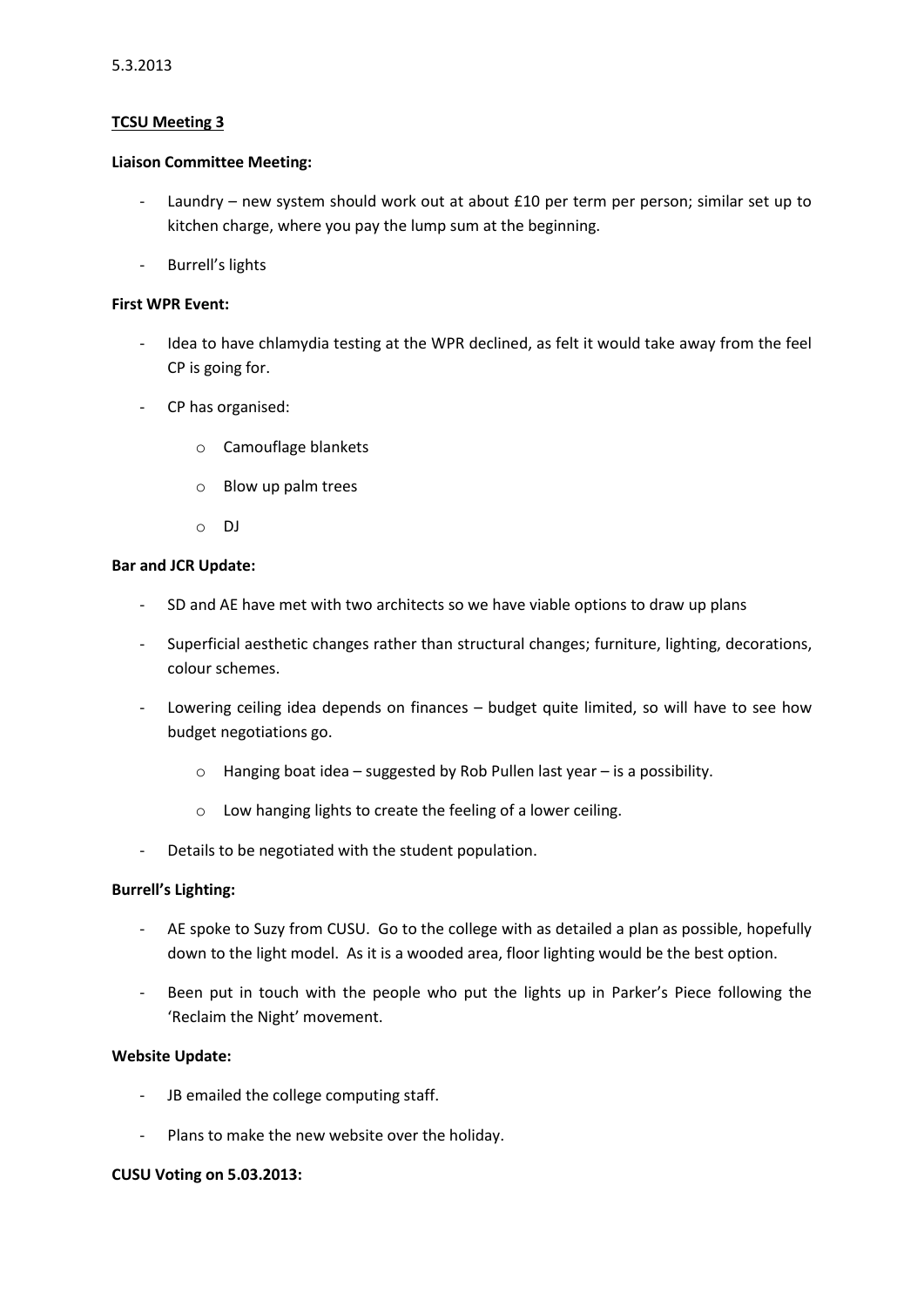- AE explained it to the more politically-naïve of the TSCU committee
- Checklist of things member needs to complete:
	- o Take the name of the voter
	- o Cross it off the sheet
	- o Work out which election they can vote for;
		- Can only vote for Women's Officer if the voter self-identifies as a woman.
		- Each slip has to be stamped with the College stamp  $-$  if it is not stamped, it is not valid
	- $\circ$  You do not vote with an X that will be void you vote with a number. Explain to each voter.

#### **Budget:**

- Cheque books will be done in the next couple of days.

### **International Swaps:**

- CG proposed the idea of international swaps, to promote international students mingling with non-international students, as she has been approached by several students.
- Committee agreed that it was a good idea, and to get involved with the system other colleges were involved in.

#### **Blackboard Outside Plodge:**

- AE and SD decided to bring it up at the liaison meeting tomorrow.

### **Exam Term Ideas:**

- Subsidised yoga SD to send contact to AR.
- Agreed with buying a few petanque sets.
- AR and ER to talk to catering department about having tea and coffee throughout the day, aside from just at breakfast.
- Continue subsidised massages.
- Committee asked to keep the snacks outside the library.
- KA advocated to continue subsidised swimming.
- Continue free fruit in the bar and chocolate delivered to pigeon holes.

#### **Catering:**